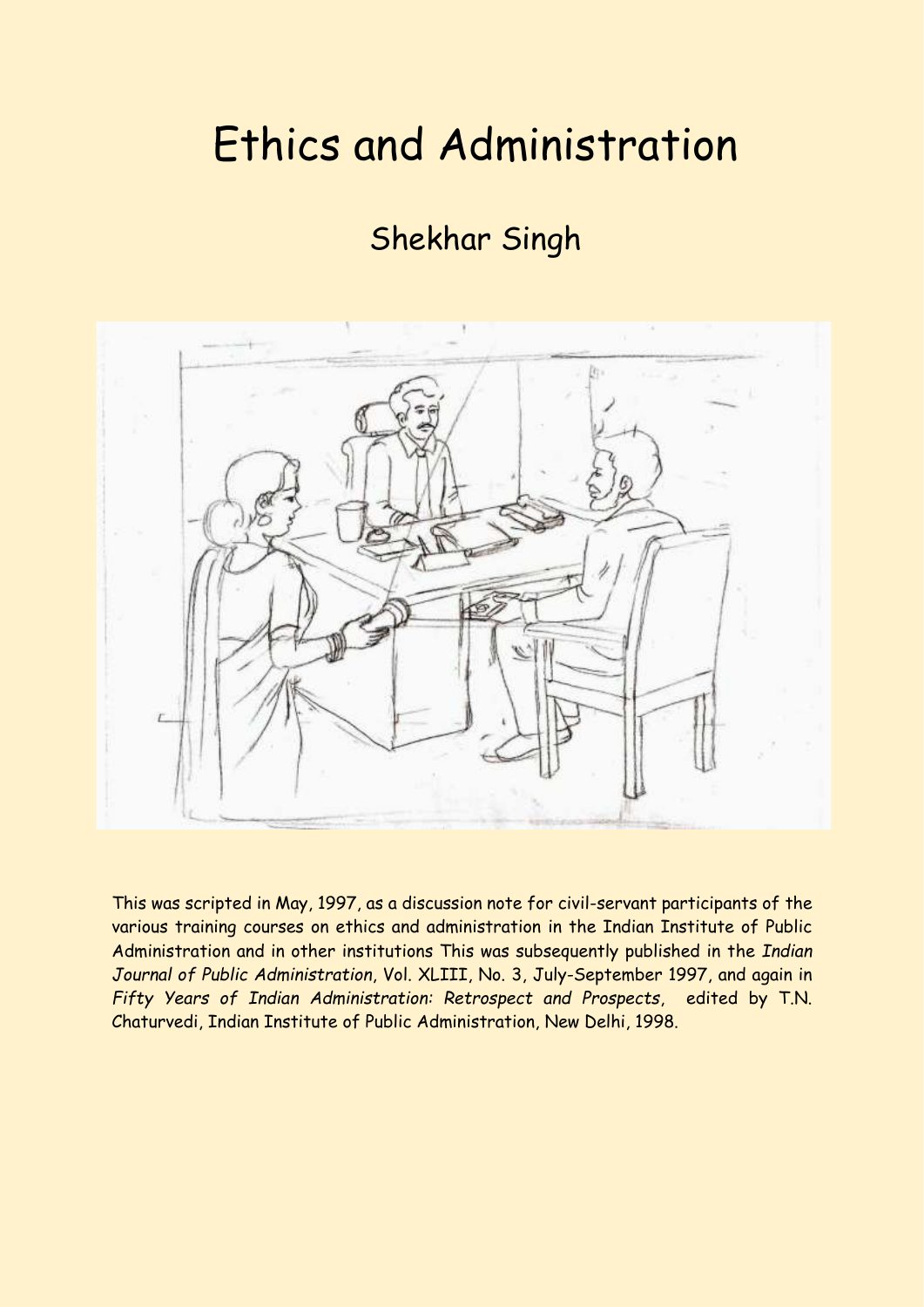*In the 50th year of our independence, the declining ethical standards in government ride high on the national conscience. In the last few years the nation has been shocked by repeated revelations of scams and corruption in high places. There is also the recognition that what has been revealed is only a proverbial tip of the iceberg.*

*Despite the recent flurry of scandals, it would be wrong to think that corruption, even in high places, is a recent phenomenon. Indian bureaucracy, like most other bureaucracies, has always had its fair share of the corrupt. However, there is a perception today that the proportion of corrupt administrators has significantly increased over the years and that corruption has become much more rampant, and perhaps blatant, among the higher levels of administration.*

*There is, also, a new urgency in the matter. It is becoming obvious that we are at a significant cross roads in history. Corruption, like a computer virus, threatens to overwhelm the system. The corrupt are increasingly capturing positions of power and influence. They are then using their power and influence to marginalise those who do not share their greed for money and power. Like a computer virus, they are paralysing the systems and institutions meant to prevent and control corruption, and corrupting them. They are trying to ensure that the virus of corruption infects all new entrants into the system, and are seeking to prevent the entry of those who appear to be immune to this virus.*

*Even more dangerous is their attempt to alter social perceptions and values and to try and pose as the new social paradigms. Their money power and influence, coupled with the opulent lifestyles that their ill-gotten wealth permits, become a very seductive role model to others within the system or aspiring to join it. And, finally, their "success" in the eyes of the world makes the honest within and outside the system more and more cynical, till they give up and thereby remove the last resistance to a takeover by the corrupt.*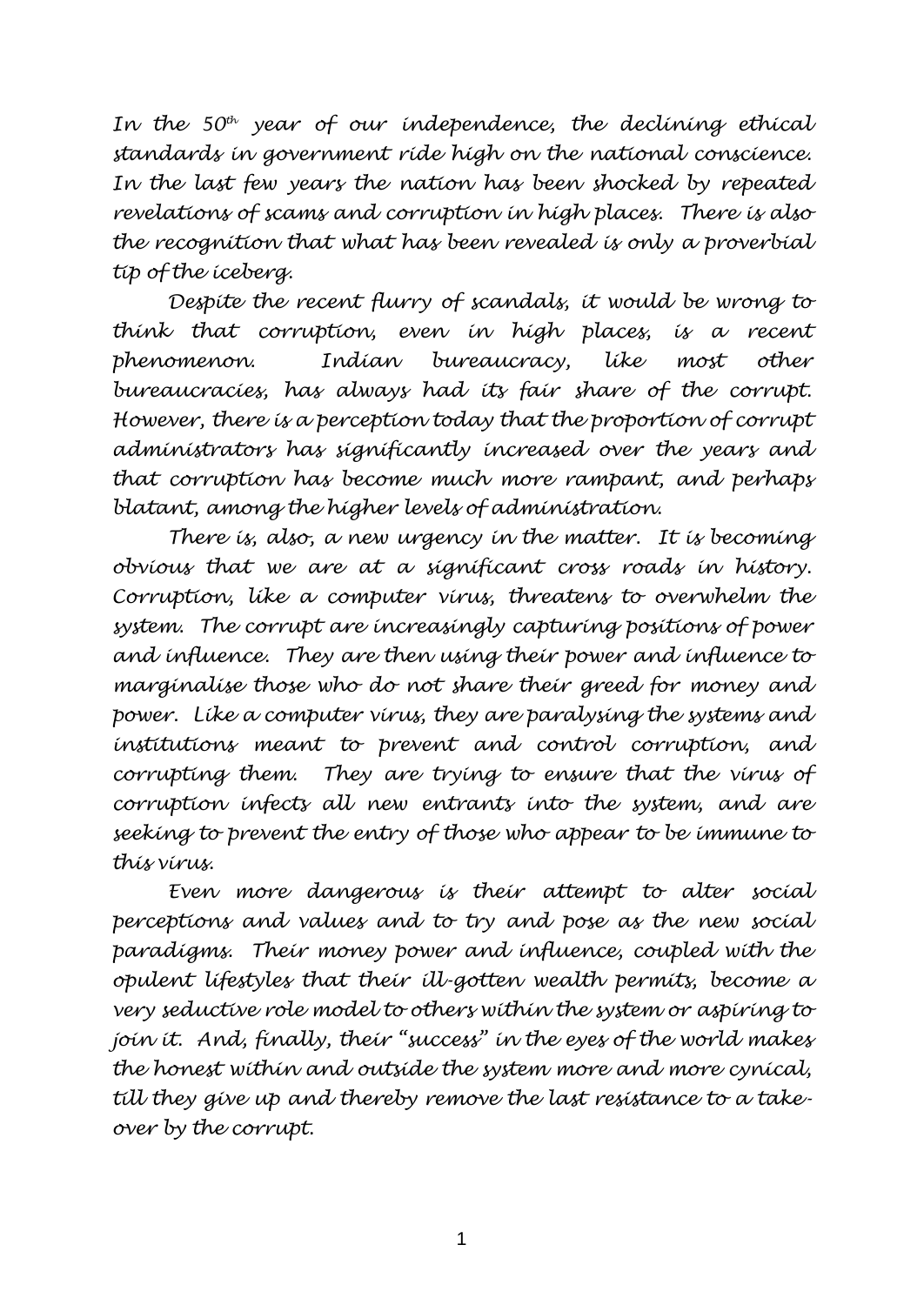*History has shown us that the rule of the corrupt does not last forever. However, once it is established, it results in untold miseries for the poor and the innocent, and its overthrow takes an even more horrific toll. Where the rule of the corrupt has been allowed to weaken the basic fabric of society, the removal of one corrupt regime inevitably results in the installation of another.*

# *The Indian Predicament*

*India certainly appears to be on the brink of a downward slide into such an abyss. Consider that in the last ten years there is hardly an institution in the country that has not been rocked by scandals. Former Prime Ministers, serving Chief Ministers and other senior politicians, of all major political parties, stand accused of serious crimes. Leading corporate houses are suspected of major illegalities. The largest of banks and financial institutions have been indicted in scams. Serious charges have been levelled against senior judges of the Supreme Court and judges and even Chief Justices of High Courts. The Punjab Police and other law maintenance forces stand accused of breaking the law with impunity. Senior serving and retired bureaucrats are shown to have committed serious improprieties, and worse. Godmen and religious leaders are accused of corruption and rapaciousness. Even the Indian Cricket team has not escaped unscathed.*

*Though there are many accusations, condemnations, indictments and even prosecutions, the public remains sceptical, unable to believe that much will happen to the high and the mighty. A serving bureaucrat put it well when he said "earlier, if one was corrupt, one was scared. Today, one is scared if one is honest!"*

*To add to our woes, India is also being projected internationally as one of the ten most corrupt countries in the world (see table in annexed). Transparency International and Gottingen University, Germany, who bring out an annual Corruption Perception Index (CPI) state that:* 

2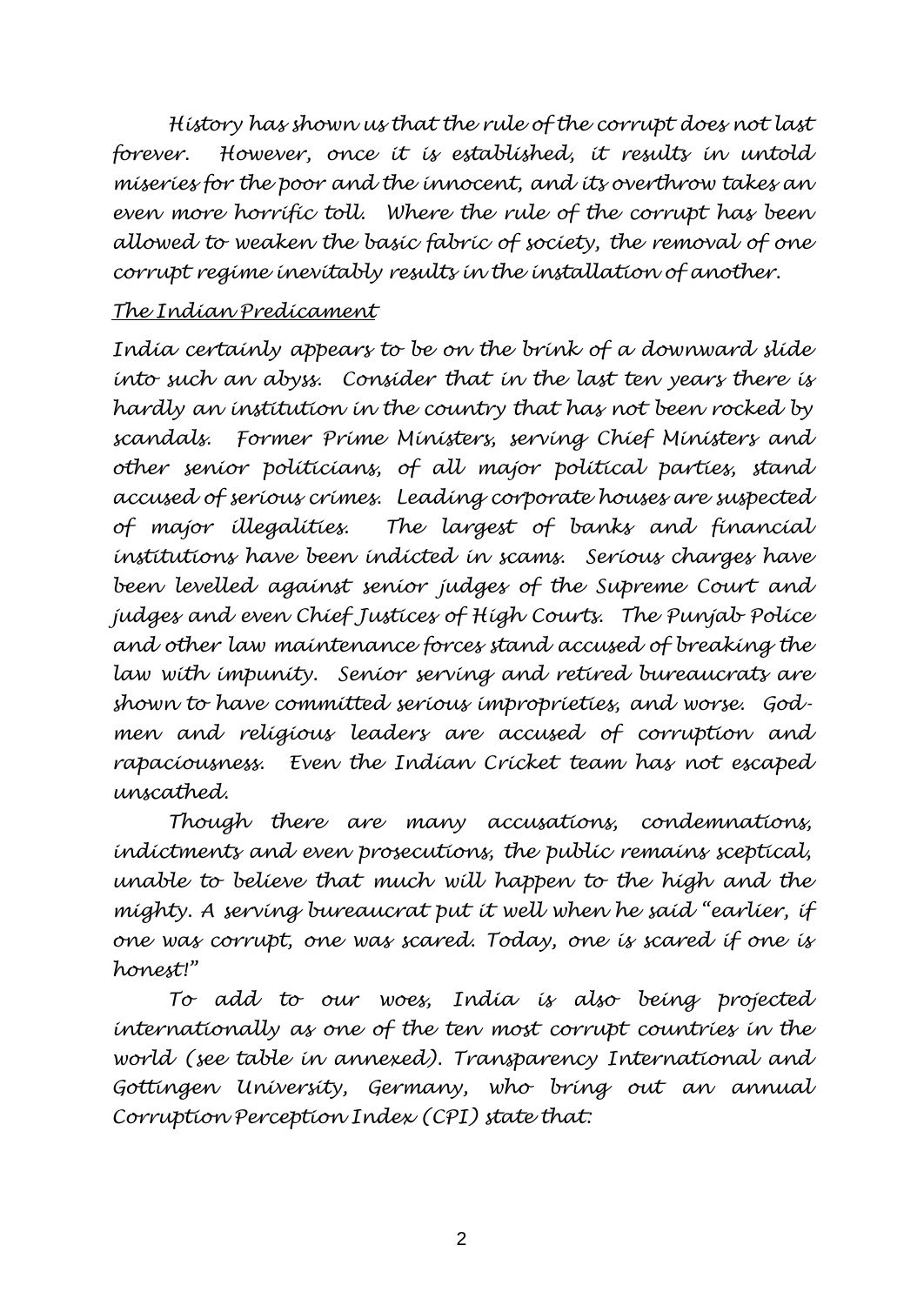*"The CPI is a measure of lost development opportunities. According to a recent study by Professor Shang Jin Wei of the Harvard School of Government, based on the findings of the CPI 1996, a clear link has now been established between the level of corruption and foreign direct investment. The study shows that the difference in corruption levels from that of Singapore to that of Mexico is equivalent to raising the marginal tax rate by over twenty percent. A one percentage point increase in the marginal tax rate reduces inward foreign direct investment by about five percent. 1*

*Though we might disagree with their definition of corruption and, perhaps justifiably, accuse them of a western bias, in our heart of hearts we know that the truth is not far from what their results reveal.*

*Even Indian surveys highlight the perception that Indians themselves consider corruption to be a major problem in their country. A recent India Today poll<sup>2</sup> reports that Corruption was ranked as the greatest evil in the country, above unemployment, rising prices, dowry, caste conflicts, and even law and order. When asked "how corrupt are Indians", 41 percent said "very", 40 percent said "somewhat" and only 8 percent said "not at all".*

*Recent press reports suggest<sup>3</sup> that the IMF has decided to deny loans to corrupt governments and governments not transparent in their functioning. Though this might be welcomed by some, it would be a humiliation for India if we were debarred for these reasons.*

#### *Ethical Crisis in the Civil Services*

*Though unethical behaviour has affected all sections and levels of our society, this paper focuses on the higher levels of bureaucracy, as perhaps it has done the most harm there. Nevertheless, much of what is true about the higher bureaucracy would also perhaps be true of other levels of bureaucracy, and of other institutions.*

<sup>1</sup> Transparency International and Gottingen University Homepage, World Wide Web: <http://www.gwdg.de/~uwvw/faqs97.htm> – p1

<sup>2</sup> *India Today,* August 18, 1997, p47

<sup>3</sup> "How IMF can unmake a Chidambaram", Bharat Jhunjhunwala, *Indian Express,* 12 September, 1997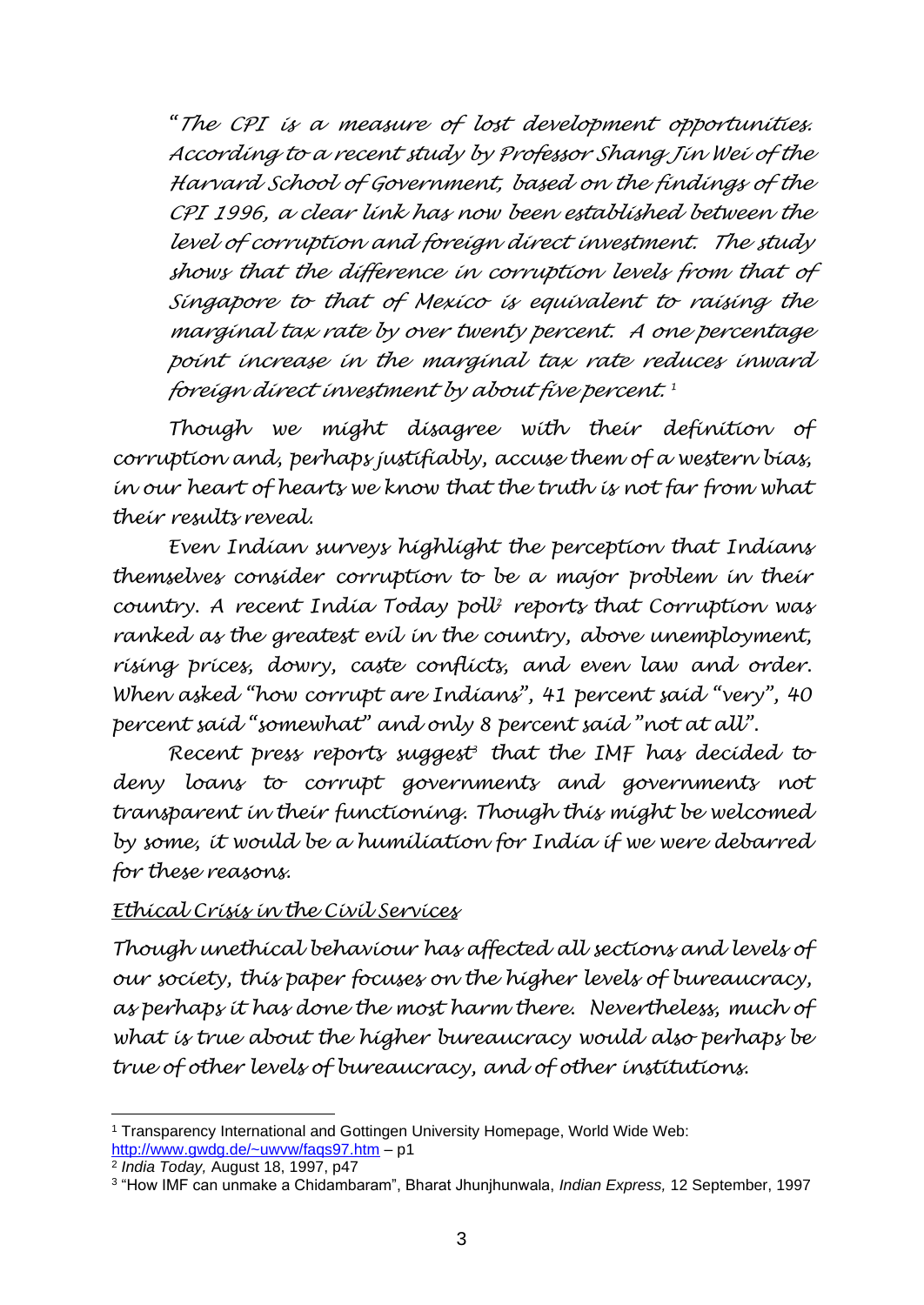*But what is the nature of the ethical crisis<sup>4</sup> . Perhaps the bulk of what is wrong in the system can be characterised by identifying four types of unethical behaviour.* 

# *The Corrupt*

*The first type of unethical behaviour is exemplified by the corrupt, whose primary purpose is to amass wealth and influence. They have no qualms about abandoning all ethical norms of behaviour and their only value is to look after themselves. The system's unwillingness or inability to restrain them fuels their audacity. They form alliances with others of their ilk, for it is difficult for them to operate alone, and service the corrupt among their bosses and masters, in turn getting protection and patronage. They also, in turn, get serviced by their subordinates and offer them protection and patronage.*

*They also work at isolating and marginalising the upright. Many of the corrupt are otherwise efficient and effective, and they use these abilities to appear indispensable to even their upright bosses. The fact that they are efficiently and without questions willing to carry out instructions often makes even honest superiors condone or ignore their corrupt habits.* 

*These are clearly the most dangerous elements in the bureaucracy and it is imperative that individuals with such tendencies and potential should be scrupulously excluded from the civil services. Those who nevertheless slip through, or who are already there, have to be comprehensively dealt with*

# *The Collaborators*

*There is another class of bureaucrats who might not themselves indulge in corrupt practices, especially not for personal gain, but who collaborate with the corrupt. These include those who, under pressure, might agree to do or allow to be done something that is wrong, but fastidiously refuse to personally accept any of the* 

<sup>4</sup> Much of what follows has emerged through discussions with participants of various training programmes in IIPA and elsewhere. I am particularly indebted to the participants of the twenty second and twenty third Advanced Professional Programme in Public Administration (APPPA) at IIPA, and to officer trainees of the in various courses at the Lal Bahadur Shastri National Academy of Administration, Mussoorie, for sharing their experiences and perceptions regarding ethics and administration. I gained much from these interactions.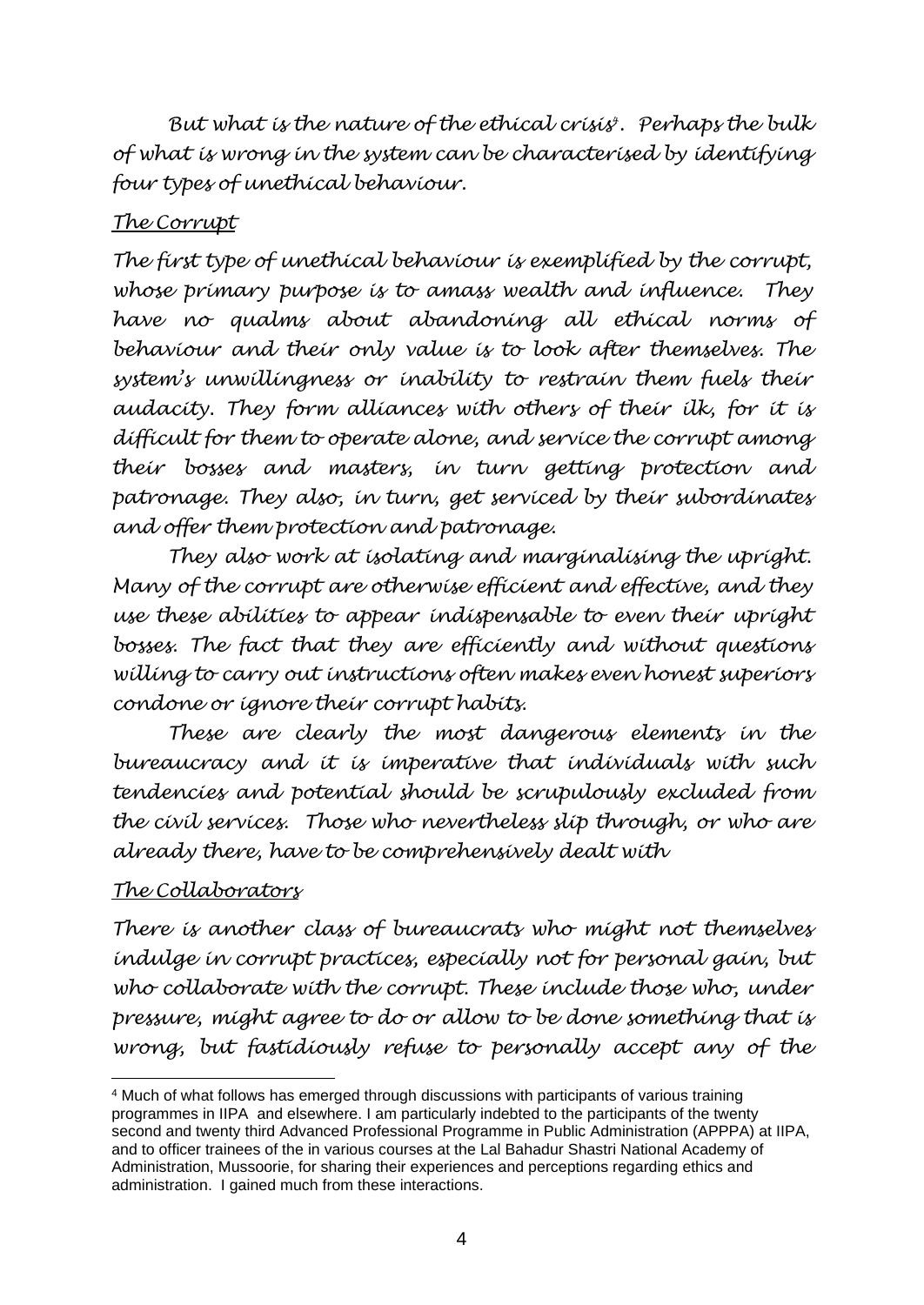*gains or benefits. They also try use their ingenuity to act in a way such that they neither obstruct their corrupt superiors, nor can be held responsible for any misdeeds if the matter comes under scrutiny.*

*They are adept at finding a rule to suit a case, and experts at manipulating the system with least risk to themselves. They try and keep within the letter of the law but have no compunctions in sacrificing its spirit.*

*If challenged, they talk about being practical and worldly wise, or blame the system, the politicians, the electorate and everybody else.* 

*Interestingly, they also see themselves as being very vulnerable. They argue that their bosses are very powerful, as are their subordinates. They believe their subordinates to have independent links with their bosses and an ability to paralyse the work of the department. Consequently, they consider any resistance to the nefarious activities of either as being ineffective and fraught with danger. Surprisingly, they do not see themselves as having the same powers, both as a boss and a subordinate, that they so readily recognise in their own bosses and subordinates.*

*In any case, by immunising themselves from the possible adverse consequences of being actually upright, they also become beneficiaries of the corruption they collaborate with. Their demand that honesty can only be expected if being honest involves no cost to them, is clearly illegitimate.* 

# *The Apathetic*

*There is also a class of apathetic officers who, though they refuse to participate in or condone corruption, are not willing to fight it. Very often such officers are erstwhile fighters who have been beaten down or become cynical. They withdraw into themselves and are often marginalised within the system. They sometimes take to other, non-administrative, pursuits, and try to revive their sagging spirits and sense of self worth by excelling in the arts, or as intellectuals or sports persons.*

*Their immorality lies in the fact that they continue to be public servants without serving the public. They do not directly*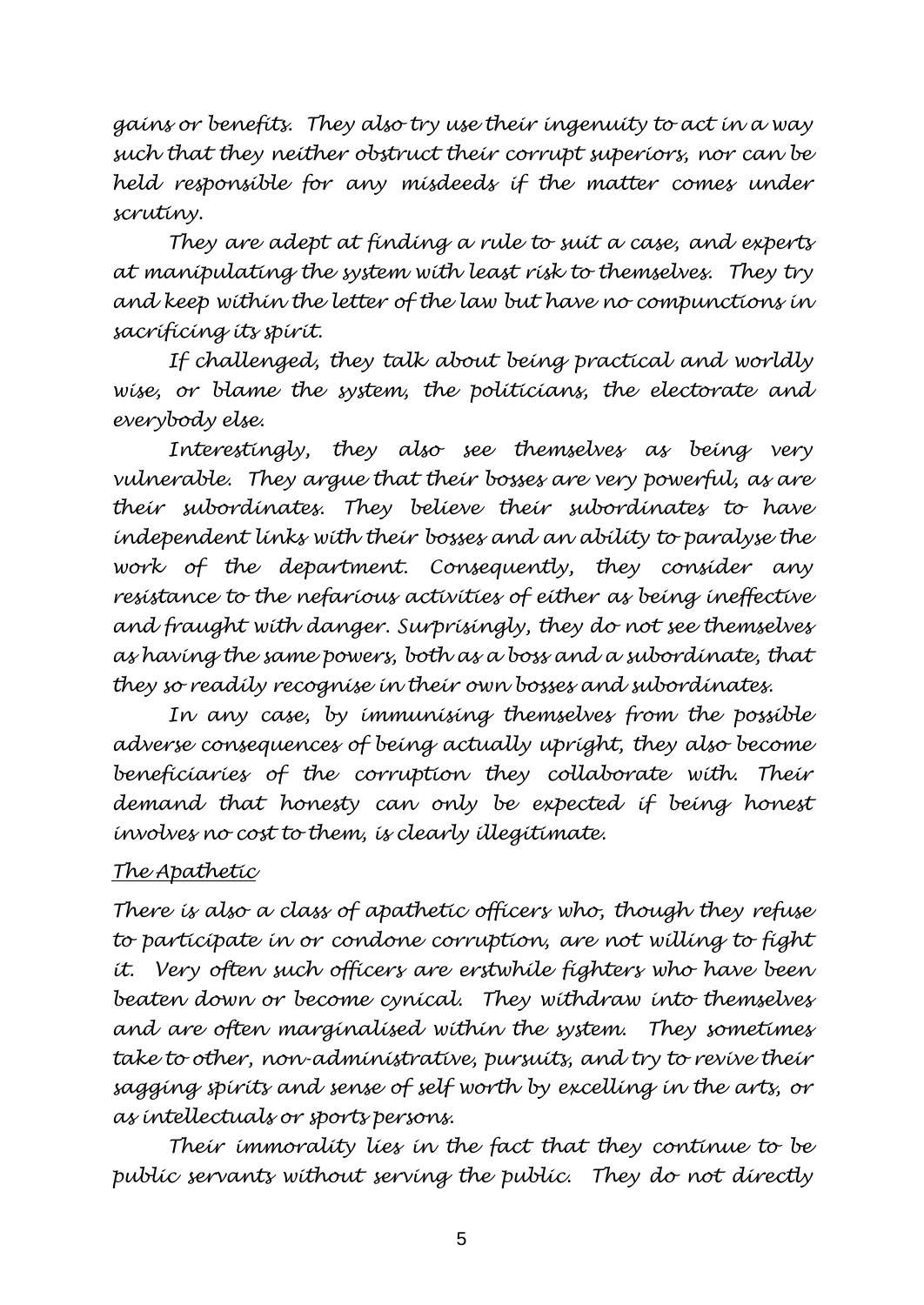*seek any benefits from their office except their salaries, their legitimate perks, and the freedom to do their own thing. But even in doing so, they take their due from the public, without in return giving the public its due.*

# *The Lawless*

*There is another category of bureaucrats who subvert the system by acting as if they are above the law. In this category are men and women who arrogate to themselves the right to act extra legally in pursuing what they consider to be public interest.* 

*The blindings in Bhagalpur, the illegal detention, torture and even extermination of suspects in Punjab, Kashmir, the North eastern states and other parts of the country are blatant examples of such tendencies. So are the so called 'third degree methods", which have been a part of police investigative methods for many years.*

*However, it is not just the police or the military and paramilitary forces who indulge in such acts. Even intelligence agencies, including revenue intelligence agencies, have been accused of illegally tapping phones, planting evidence, and indulging in various other illegal acts to "bring the guilty to book".*

*What makes such acts different from the sordid and mundane types of corruption described earlier is that the officers involved are not acting out of self interest but out of their perception of public interest, misguided though it might be. Such officers see themselves as saviours of a society which is being threatened by its own softness, sentimentality, preoccupation with fair play or, at best, a host of inappropriate laws. They also often convince sections of the public to see them as knights in shining armour. Recent pronouncements from some serving and retired officers of the Punjab Police, and the response from some segments of the public, are good examples of such a tendency.*

*However, if their arrogation of the right to act extra legally can be considered ethical, then the principles of natural justice require that such a right must be available to every individual. What, then, would be the plight of a society if every individual*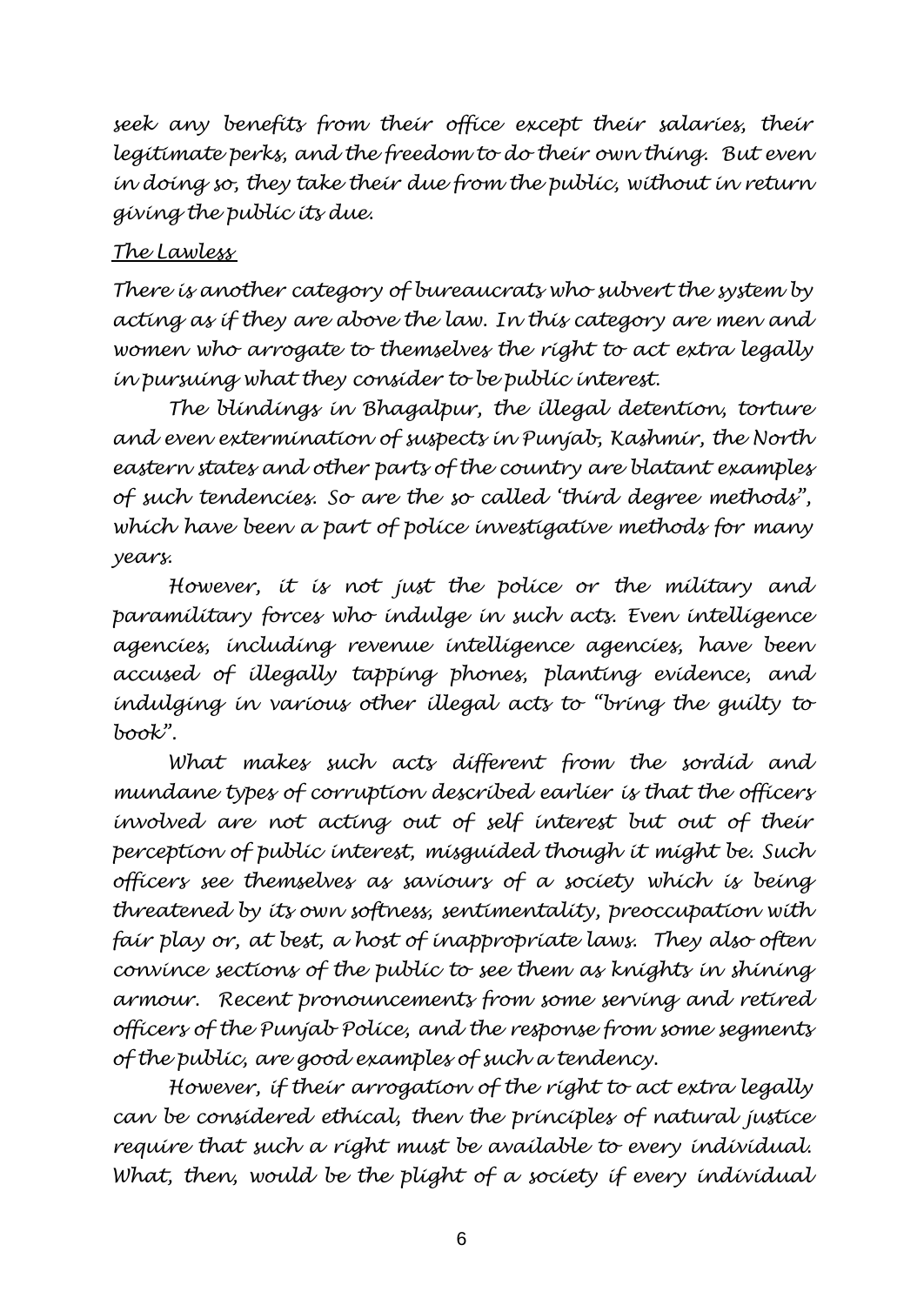*was ethically free to break any law, whenever he or she so desired. Where, then, would be public interest, especially the interest of the poor and the oppressed, who are the most vulnerable to chaos and anarchy.* 

*Besides, every individual interprets public interest differently. Hitler, for example, thought it in public interest, in fact in world interest, to exterminate the Jews. Others think it in public interest to exterminate people belonging to a particular religion, caste or even a socio-economic class. Perhaps because of this subjectivity, laws were codified in the first place to represent those actions and processes which, after considered debate, could be said to be universally in public interest. For example, it was after great thought that public interest was seen to be served if an individual was punished for a crime only after being convicted through a defined and due process of law. By opting to violate this law we are actually imposing our own subjective perception of public interest over the more universal notion of public interest, as determined by the society. Clearly, then, we cannot take refuge behind the notion of public interest itself.*

*Apart from the ethicality of such actions, even their impact on public interest is generally adverse. Such violations of law lower the respect for all laws, and often encourage or provoke people to progressively take the law into their own hands. It creates a situation where, even if the initial motive was public interest, the inhibition to be lawless erodes away and the law starts being broken for other, less noble, reasons. Besides, where individual administrators are willing to "fire fight" by using extra legal methods, they succeed in obfuscating the real issues and deprive the society of an opportunity and of the incentive to find more sustainable solutions to the more fundamental issues.*

*Even where exceptional conditions demand exceptional measures, there is nothing to prevent these exceptional measures from being found within the law. If need be, the laws can be strengthened or made more appropriate. Besides, short term "solutions" of basic social problems can never be in public interest. The costs that the society has to pay for these extra legal*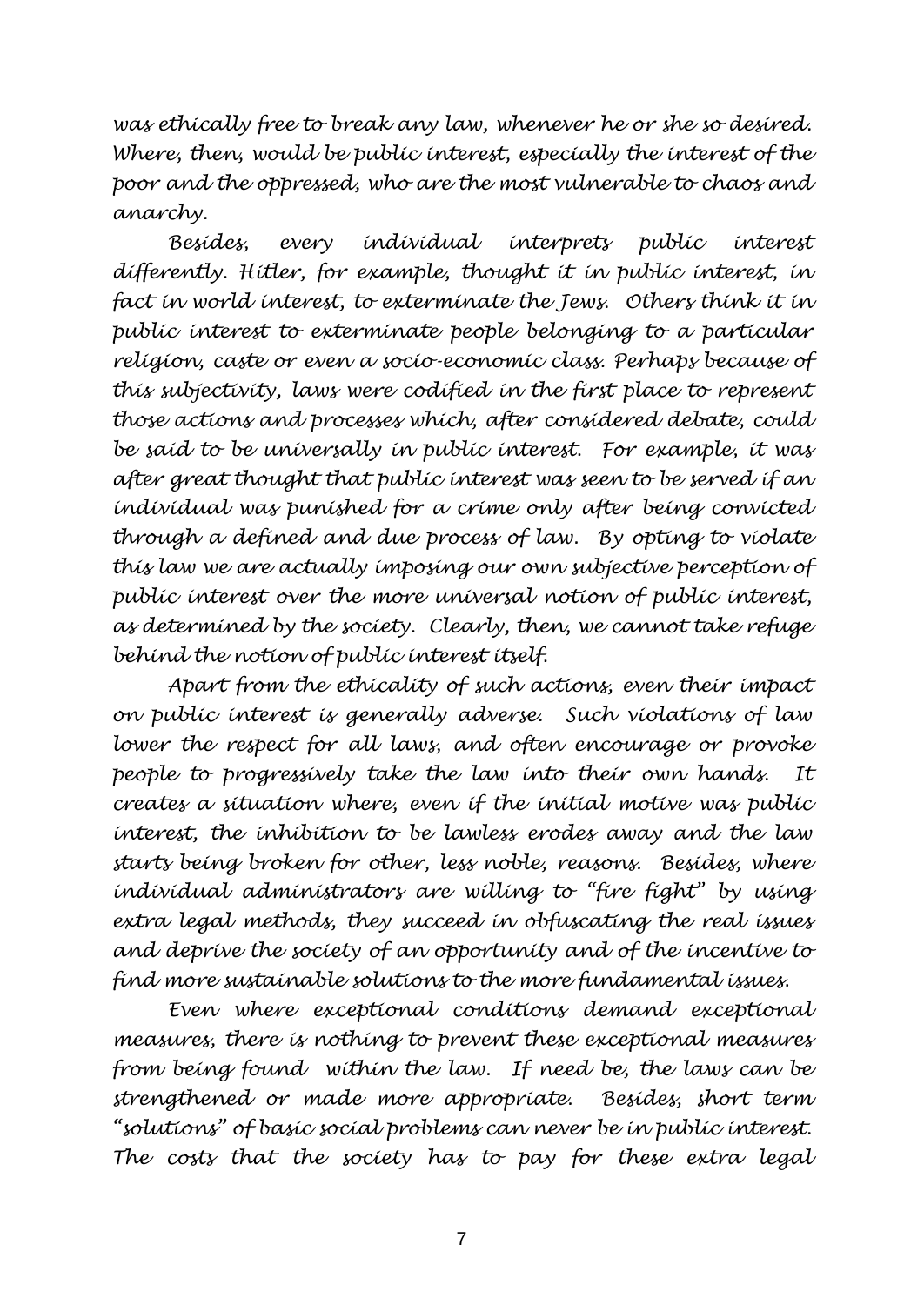*interventions are always greater than those that would have been paid if a permanent solution had been allowed to evolve.*

# *The Choices before the Nation*

*But are we a nation bereft of moral character? Can we not find among our nine hundred million people the few thousand who are both willing to govern and worthy of the responsibility of governance? Clearly we are not looking hard enough.*

*In some ways the fact that corruption has become a high profile issue is an advantage. The fact that we have a political dispensation, at the centre, which because of its tentative and minority character cannot easily brush aside such a politically volatile issue, is perhaps another advantage. And the presence, still, of a significant number of men and women of character, both inside and outside the government, and the fact that they have not yet become cynical and given up, is a further asset. But these advantages and assets must not be frittered away and a serious counter offensive against corruption and lawlessness must be launched without further delay.*

#### *The War against Corruption*

*Clearly any war against corruption must attack both systemic and individual issues. Systems must be changed so that they become inhospitable to the corrupt and supportive of the honest. However, changing systems is not enough, for ultimately these systems are set up and operated by individuals. Therefore, it is also important to ensure that the right types of individuals enter and remain in the government, and that these men and women of character are supportive and nourishing of each other and are united against the corrupt. In the final analysis, the individual is more important than the system, for it is easier for good individuals, if there are enough of them, to improve even a very bad system, but the converse is far more difficult.*

# *Targeting the individual*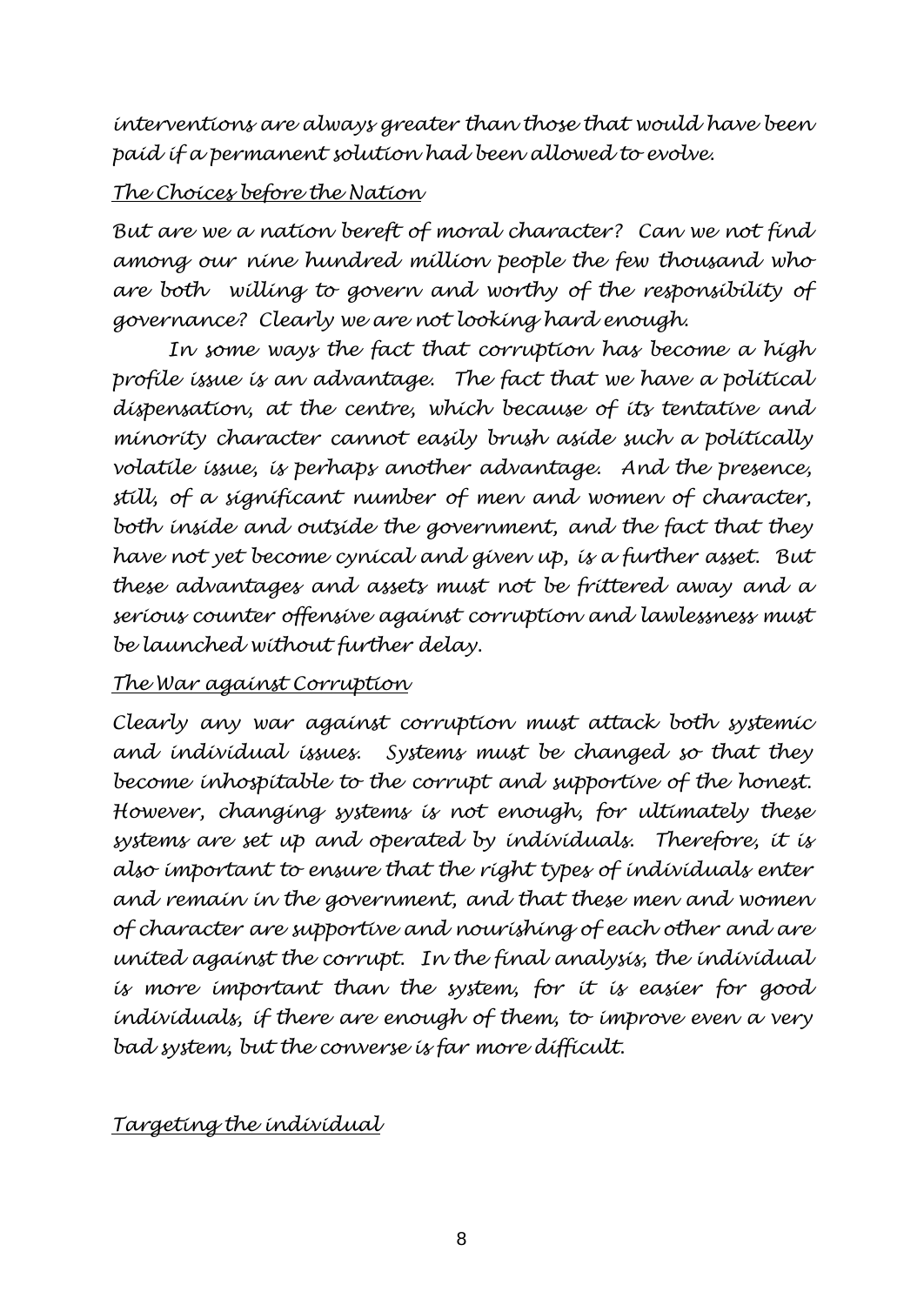*There is an oft repeated cliché, often given as an alibi for corrupt bureaucracies, that a bureaucracy can be nothing more than an image of the society that it comes from. However, what this seemingly true generalisation hides is that as the bureaucracy is a small subset of a society it must represent the best of the society. This, of course, does not mean that all the best must join the bureaucracy, but that all in the bureaucracy must be from among the best. Are we really selecting from among the best?*

## *Selecting the Bureaucrat*

*Civil servants, at various levels, are mainly selected through written examinations and an interview. The written examinations are expected to judge the candidate's grasp of academic disciplines and their ability to express themselves in writing. The interview is meant to assess the candidate's personality, verbal ability, general knowledge and perhaps analytical and retentive capacities. What is missing in all this is an assessment of the candidate's character.*

*Perhaps initially an independent assessment of the character of a candidate was not considered necessary. Aspirants to the civil service belonged to a certain strata of society and it was assumed that young men and women brought up in such homes would automatically have the values required of good civil servants. Breeding and the college one read in was a critical qualification, and perhaps many aspirants were at a disadvantage because they did not possess these, even though they were otherwise more than suitable.*

*It was also believed, at least by some, that an intelligent and well-read person must necessarily be a morally upright one. Also, it was believed that applicants to the civil services were too young to have a fully formed character, which could be appropriately moulded during the training period. Perhaps it was also not clearly understood how to assess the character and value systems of the candidates. All this might have been so a hundred years ago, but it is certainly not true today.*

*Of course, even today It can been argued that personality tests are not fool proof and a clever person can get around them.*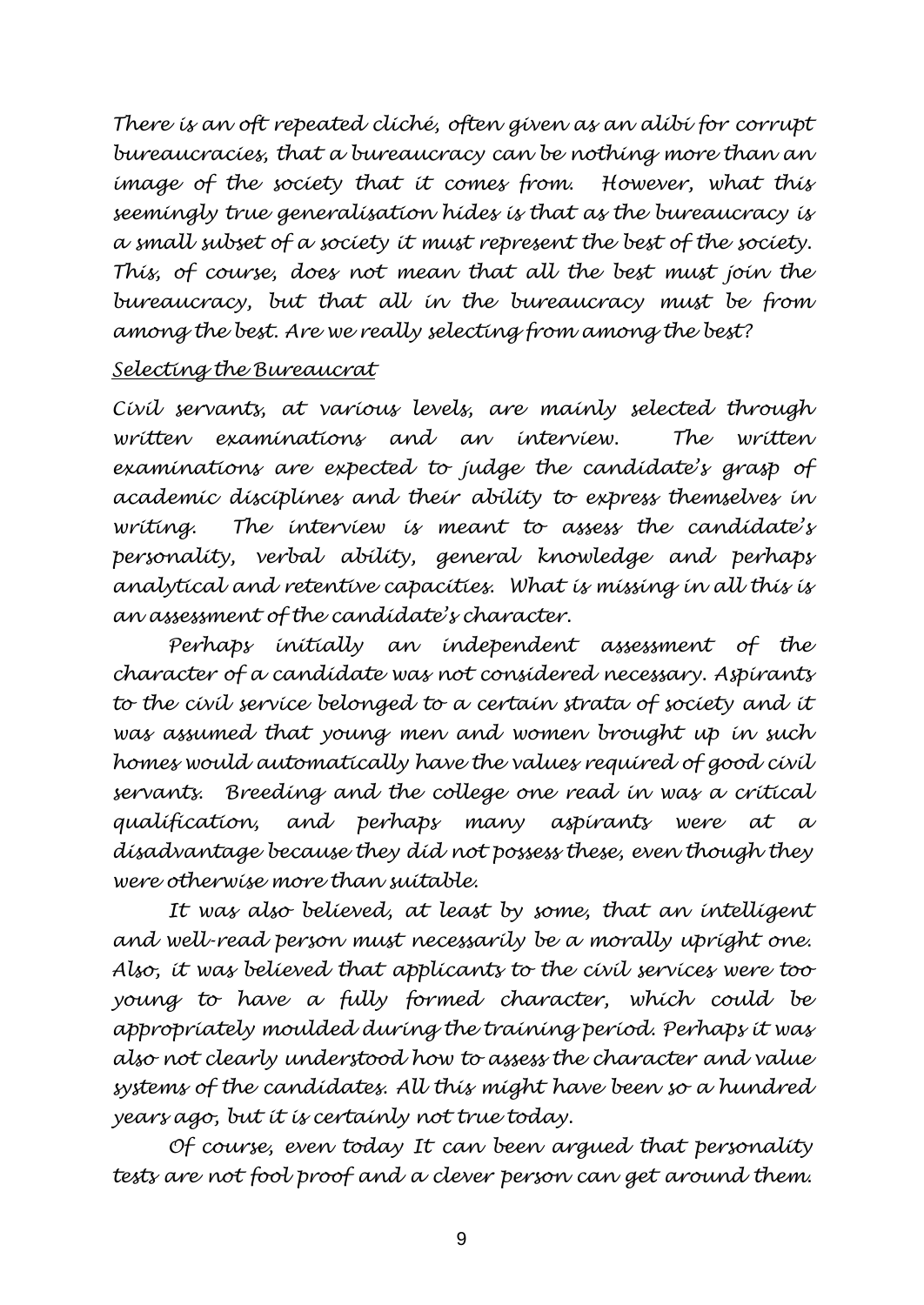*Perhaps so, but then the test designed to judge the intelligence or scholarship of the candidates is also not fool proof. Yet, nobody will argue that they are worthless.*

*Such testing would not keep out all the undesirable elements, but it would certainly go a long way in reducing their number and, thereby, preventing the civil services from getting swamped by undesirable elements.*

#### *Changing the System*

*However, even if one progressively ensures that new entrants into the civil service are of the right sort, whether they remain the right sorts depends a great deal on their working conditions and environment. Young civil servants tell stories of how, from their first day in the job, they are relentlessly pressurised to compromise. The alternatives presented to them are stark: either co-operate and nothing untoward will happen to you, you might even benefit, or resist and you will be harassed and humiliated, without any respite. Colleagues and seniors advise them to be "practical" and "realistic" and not be difficult. They are told horror stories of what happened to people before them who were difficult. If they try and reassure themselves by thinking of some of the upright officers who made it to the top, they are derided and informed that those they think upright made their own compromises. Besides, those were different times, they are told, and what was possible then is no longer possible today.*

*With such relentless pressures, day after day, many break and then withdraw into an apathetic passivity, where they keep their self-respect by not personally benefiting from their compromises. Others join the bandwagon and are soon indistinguishable from the rest. The few who refuse to break are harassed and humiliated, and become demoralised. Into such a system even the noblest of souls would be hard pressed to survive. But what can be done to change this system?* 

*The government constantly tries to strengthen the laws and institutions designed to control corruption and lawlessness. It creates new institutions and laws. The judiciary, the press, the NGOs and the common public have all stepped up their fight*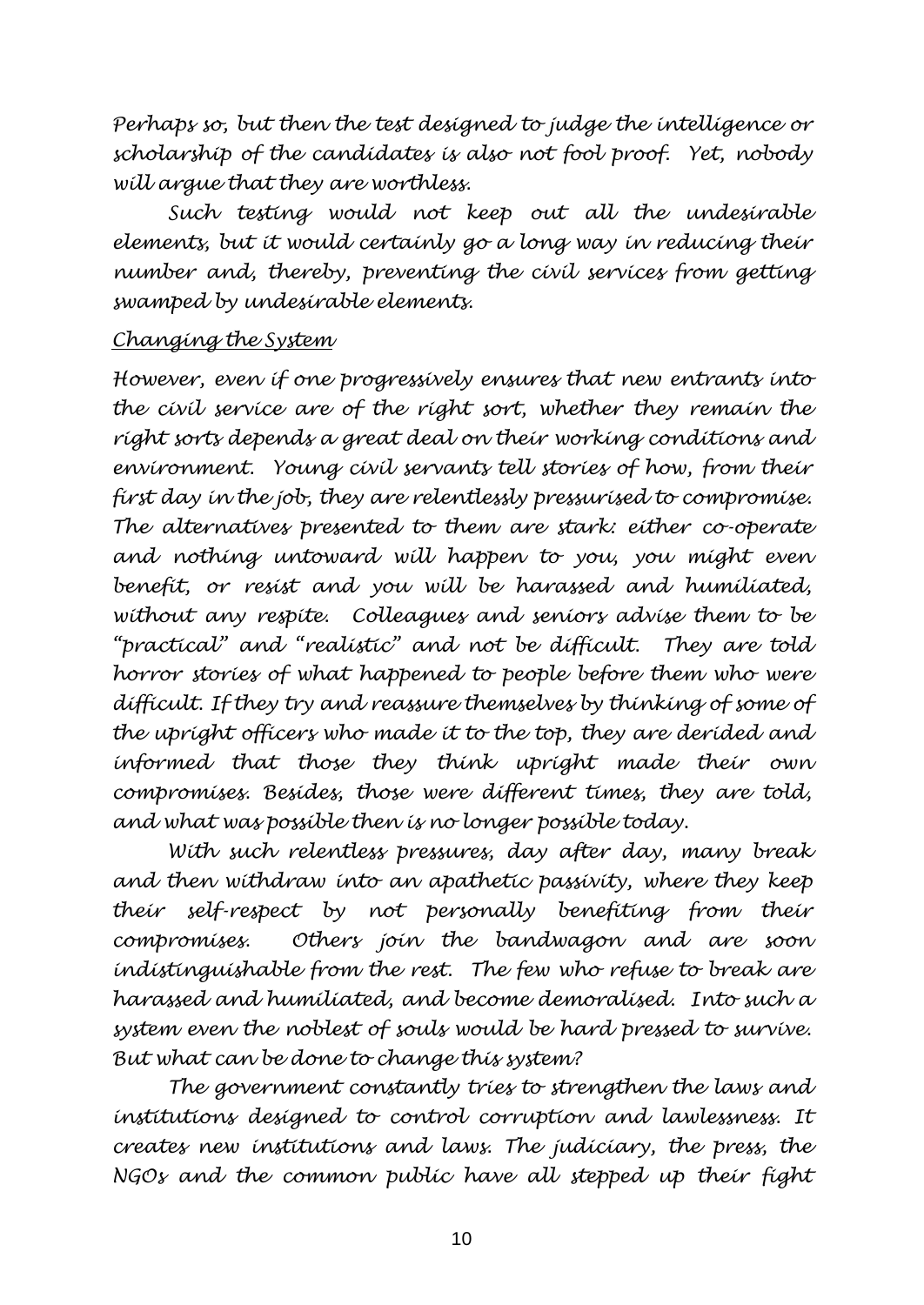*against these evils. But the downward slide seems to continue, perhaps only a little slower for all the efforts.* 

# *Transparency*

*Sometimes the best solutions to social problems emerge from the society itself. This is what happened in Rajasthan where the villagers, fed up with corruption in the panchayat system, decided to do something about it. Under the banner of the Mazdoor Kisan Shakti Sangathan (MKSS) they started demanding copies of bills, vouchers and muster rolls relating to expenditure incurred by the panchayats. Because of a sympathetic bureaucrat, the vouchers and muster rolls for a few village panchayats were made available to the villagers. The MKSS then organised jan sunwais (public hearings) between December 1994 and April, 1995, where these muster rolls and vouchers were read out to the whole village. The results were startling. In village after village they discovered that many of the works that were supposed to have been undertaken in the village and for which vouchers existed, had in reality never been carried out. They also discovered that many of the names on the muster rolls were false, some even belonging to fictitious characters or to individuals long dead<sup>5</sup> .*

*The news of this experiment spread rapidly and more and more villagers started demanding access to bills, muster rolls and vouchers. There was, understandably, panic among the panchayat functionaries who protested and the Gram Sevaks of Ajmer District even went on strike. However, this only strengthened the resolve of the local people to demand and get a right of access, and a right to get photo copies of these records. The slogan they adopted was: Hamare Paise, Hamara Hisab (our money, our accounts).*

*Finally, this mass expression of the people's will and petitions from the MKSS resulted in the Chief Minister of Rajasthan announcing on the floor of the Rajasthan Assembly, in April 1995, that he would issue necessary orders to provide the required* 

<sup>5</sup> Much of the information on the Rajasthan experience has been gleaned from The Right to Know : The Right to Live, MKSS, 1996 (mimeo) and other letters and pamphlets of the MKSS.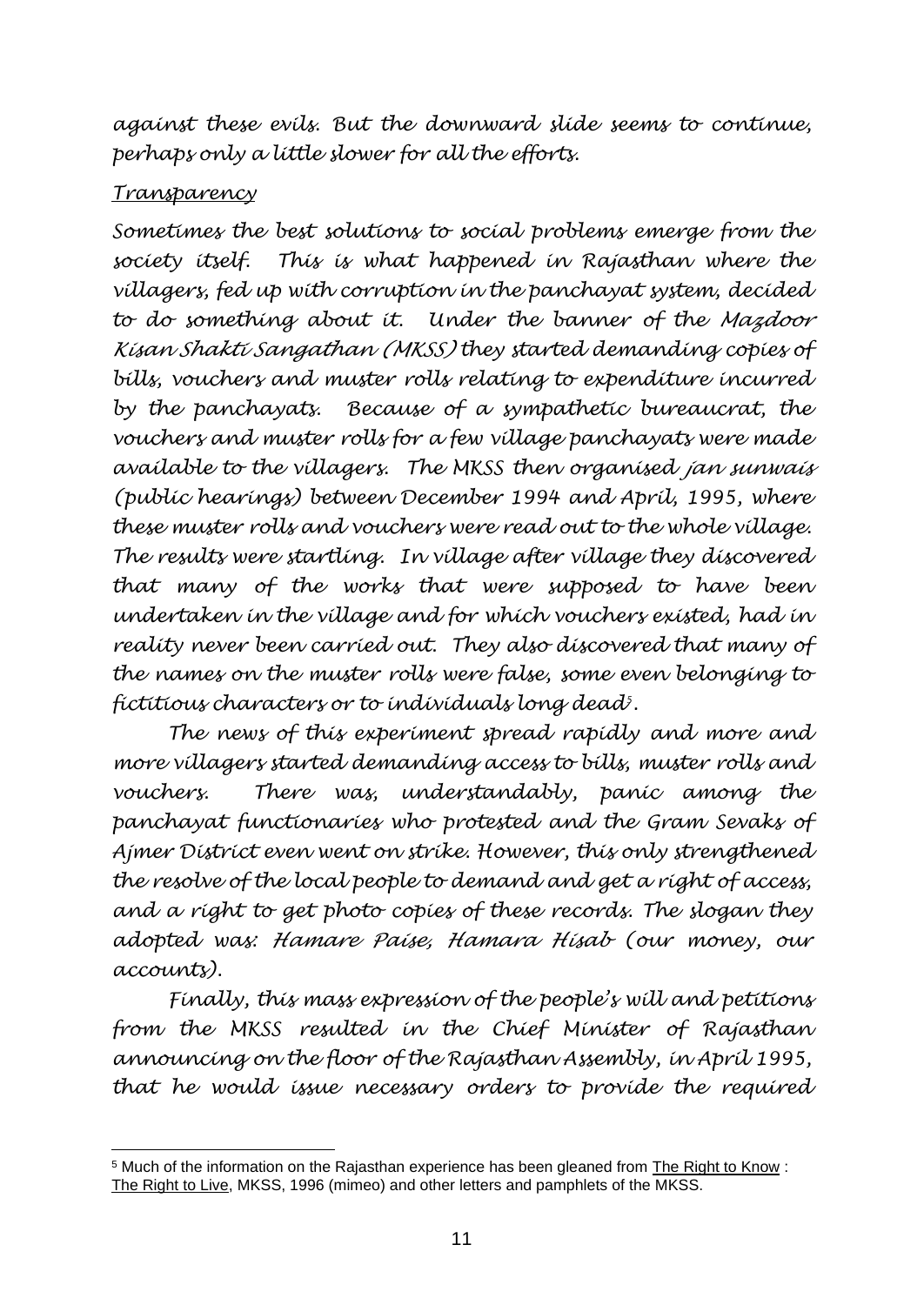*information. Though there was jubilation among the people and the activists, the battle had not yet been won.*

*Despite the assurance of the Chief Minister on the floor of the House, the State government refused to issue the necessary orders and instructions.* 

*The movement spread rapidly to neighboring areas, but as there was no response from the government the MKSS activists decided to organise a public dharna in the town of Beawar. The dharna started on 6 April, 1996 and was a success beyond everybody's expectations. Not only did hundreds of people participate but there was wide support from the press, from representatives of almost all political parties, from dignitaries within and outside Rajasthan, and most important from the common citizens. The citizens of Beawar and neighbouring areas not only contributed money and food to support those participating in the dharna, but also exhorted them, when occasionally their spirits flagged, not to give up the battle. It was clear that the demand for the right to information had captured the imagination of the masses.*

*After a month long sitting in Beawar, a simultaneous dharna was started in Jaipur and the State government was repeatedly petitioned to accept the people's demand for a right to information.* 

*There were protracted negotiations between the activists and the government, with support from prominent personalities within and outside the state. The government finally issued a press statement reiterating its commitment to the CMs announcement and declaring a time frame within which it would give such an entitlement. It also set up a committee to go into the operational details related to the provision of the demanded right to information. This committee deliberated for two and a half months and then came out with a report which was itself kept secret.* 

*As there was still no action by the government, the people once again decided to launch a movement and to have a dharna in Jaipur. This dharna, launched on 26 May, 1997 also*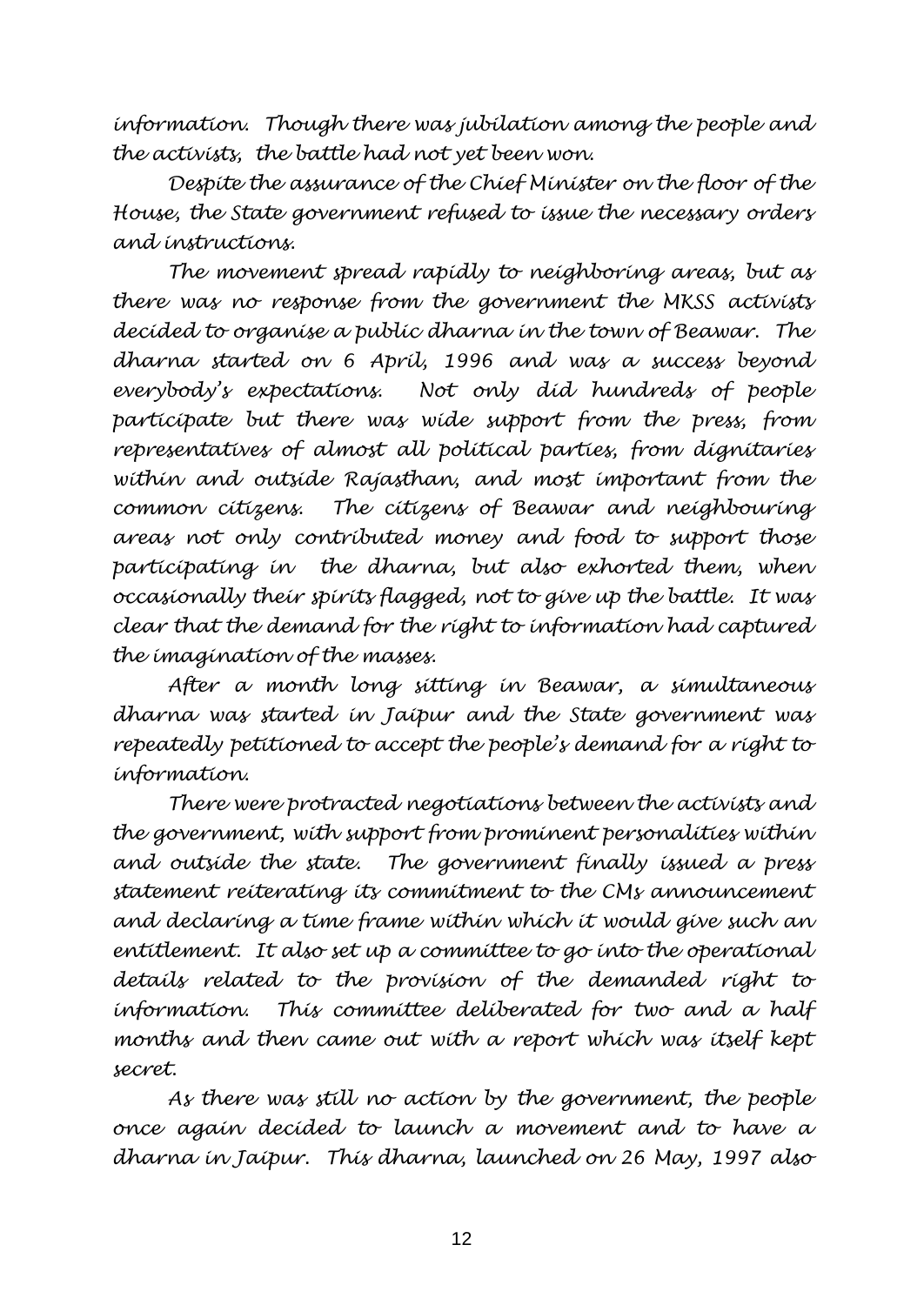*received widespread support from the people and coverage by the press. On July 15, 1997, nearly two months after the start of the dharna, the state government suddenly produced a notification, dated 30 December, 1996 conceding almost all the demands of the people. It was surprising that this six months old Gazette Notification granting the right to information was itself kept a secret for so long.*

*In light of the notification, the MKSS and their supporters raised the dharna and went back to the villages to start using this new found right. However, till the beginning of September, most of the district and panchayat offices had not yet received a copy of the 30 December notification and consequently expressed their inability to provide the required information to the people. The people are still struggling to get the bureaucracy informed about their right to information.*

## *The Bilaspur Experience*

*Another significant step towards universal right to information*  took place in the Bilaspur division of Madhya Pradesh. Here, it *was the bureaucracy, especially the Divisional Commissioner, who decided to provide to the people the right to information about the public distribution system and other government programmes. Instructions were issued on 2 October, 1996 that every individual would have a right to examine and get photocopies of the allotment and distribution registers in a ration shop. This, again, created a panic among the ration shop owners and independent observers confirm that, after a long time, there were adequate food grains and other ration items available in the PDS shops.* 

*It also led to savings in the PDS, confirming that leakages were blocked. However, in the over one year that has passed since this order was issued, another type of problem has emerged. Perhaps because this right to information was not given as a consequence of mass public pressure, the people did not take cognisance of it. As a result, there has reportedly been very few demands for information in the last one year. Clearly, if the people do not use this right then its deterrent value, which*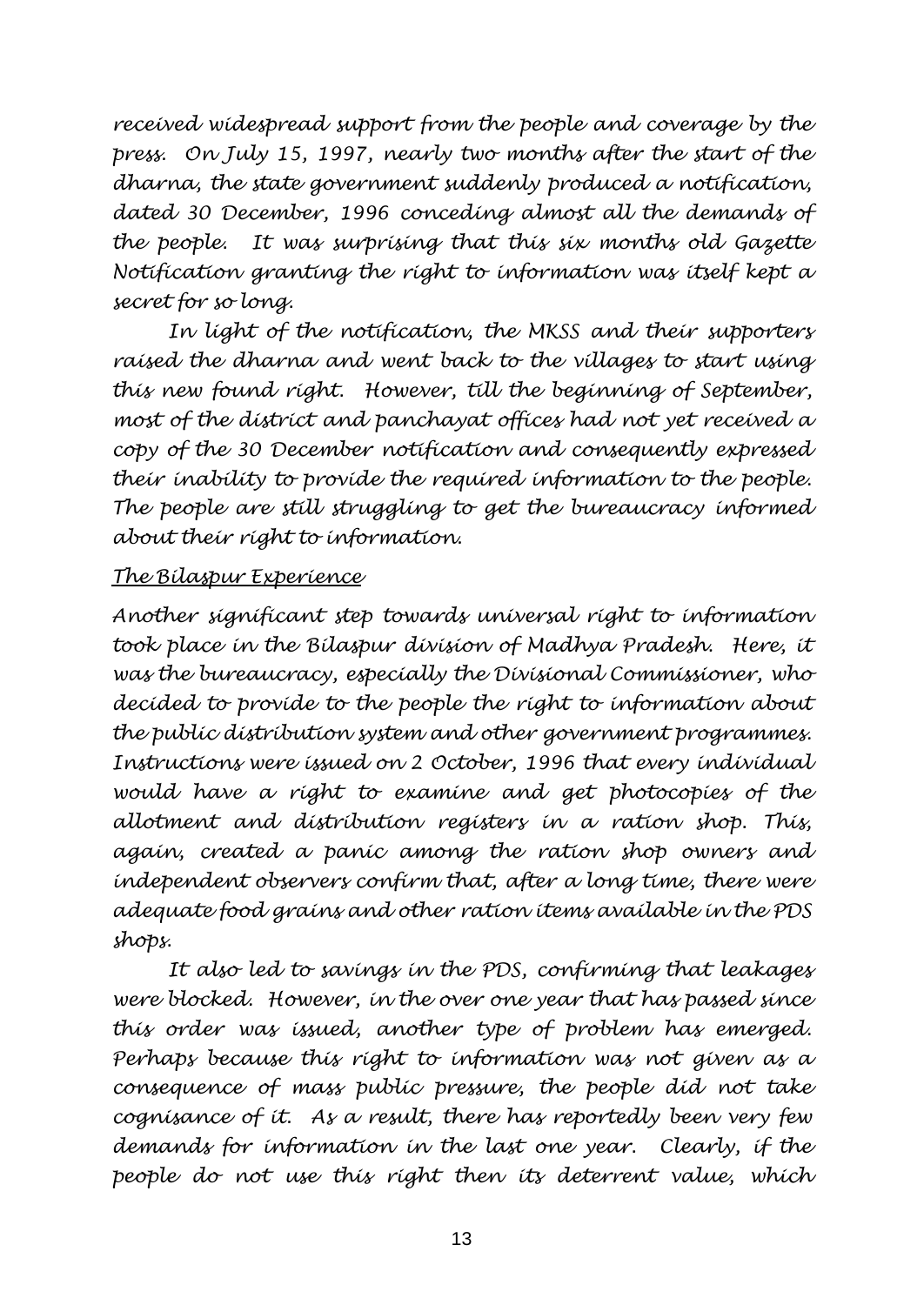*initially led to a spurt in the availability of grains in the PDS shops, will cease to be effective. Things will go back to what they were before the right was notified.* 

*The lesson to be learnt from these two cases is that you need combined action between the people and the government. Where the people recognise the need for, and have a commitment to, using the right to information, you also need the bureaucracy to be sympathetic and willing to accommodate and even encourage the provision and exercise of such a right. Unfortunately, so far we have seen the reluctant bureaucracy in Rajasthan and the disinterested populus in Madhya Pradesh. But there is hope that lessons would be learnt and even in these two states the apathy of the public and of the bureaucracy would be broken down.*

#### *The Draft Right to Information Bill*

*At the national level, there does appear to be a concerted effort to provide a right to information. Motivated to some extent by the happenings in Rajasthan, a national campaign on the right to information was launched a little over a year ago. This campaign worked with other groups and an initial draft bill for the right to information was formulated. Subsequently, the Press Council of India formulated its own bill, using the earlier bill of the campaign as a base and involving members of the national campaign committee in the drafting work.* 

*This bill was presented to the Government of India which, in turn, set-up its own committee to examine the bill. This committee has come up with a report and another draft bill (see documents in this volume) which, again, incorporates many of the suggestions made in the Press Council bill. These various draft bills are now being discussed across the country and recommendations for additions and amendments are being sent in to the Government of India.*

*The Government of India seems itself to be enthusiastic about presenting such a bill to Parliament. The Prime Minister of India has publicly declared his resolve to provide a right to information to the public. Reportedly, the issue has also received support from Chief Secretaries of various states and from various Ministries of*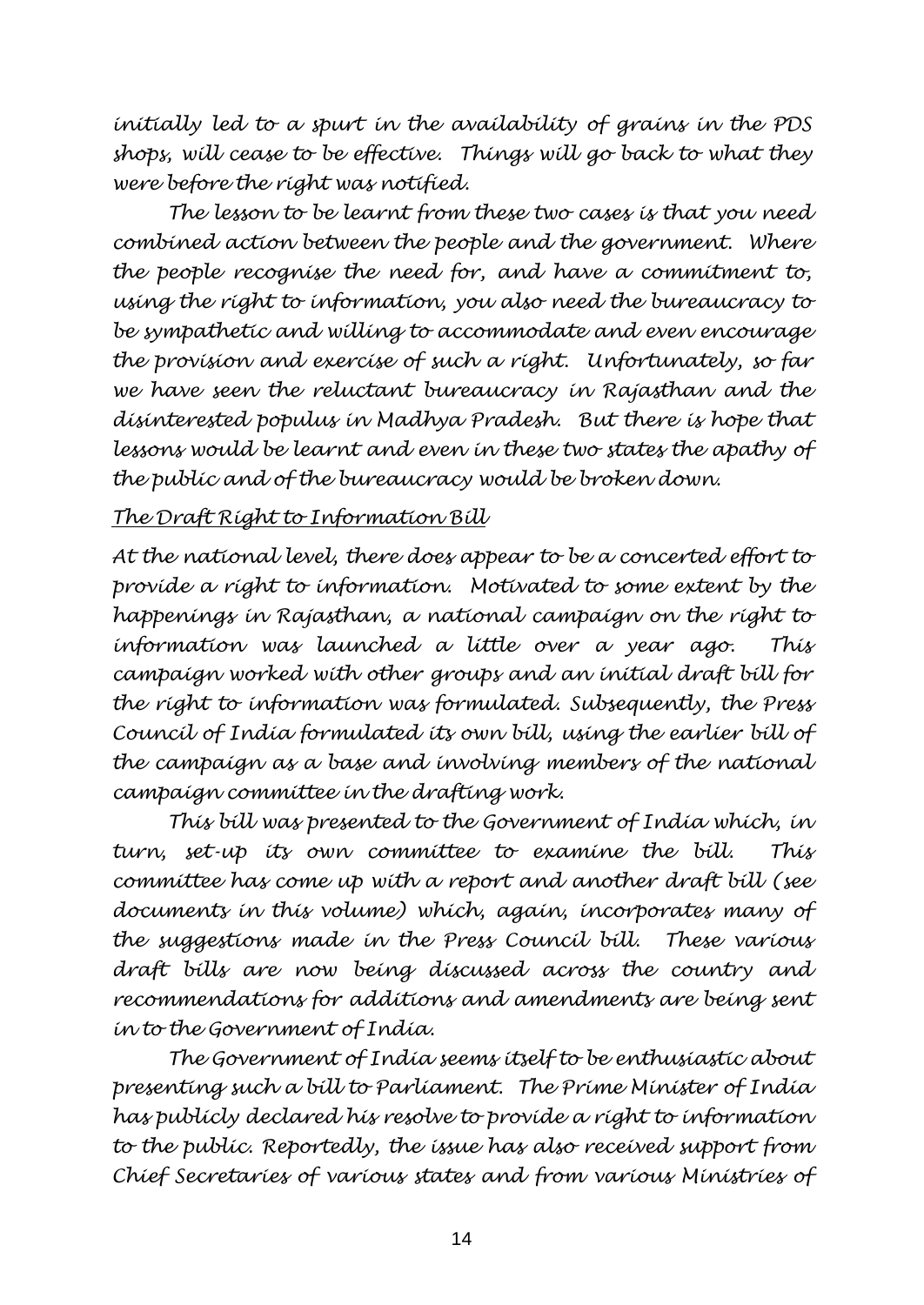*the Government of India. As could be expected, there are some differences of opinion within the government, and between the government and others. Some of the more important differences are listed below:*

- *1. The government is inclined to keep notes on files, and papers and correspondence containing advice, opinions and recommendations, out of the purview of the bill. Many others feel that this should also be brought under the purview of the bill.*
- *2. There is a debate on whether the right to information should only be vis-à-vis the government or whether a citizen should have such a right with regard to the corporate sector and other institutions outside the government, and this directly or through the government..*
- *3. The government seems hesitant to provide for stringent punishment in case provisions of the proposed Bill are violated and an officer either refuses to provide information or provides false, misleading or incomplete information.*
- *4. There is also a dispute regarding the institutional mechanisms that are required to actualise the right to information. There are, for example, misgivings about whether the consumer courts, as provided for in the government draft bill, are the right fora for hearing appeals under the Right to Information Act.*
- *5. There are, of course, various views, both within the government and between the government and others, on what should be excluded from the purview of the bill and how this exclusion should be worded, so as not to be ambiguous.*

*It is hoped that the bill on the right to information would be ready to be presented to Parliament in the winter session of 1997. Whether this happens or not, the fact remains that perhaps for the first time since independence, elements within the government including those at the highest levels, and large numbers of people outside the government, are agreed on the need for such a right and are working together towards establishing it.*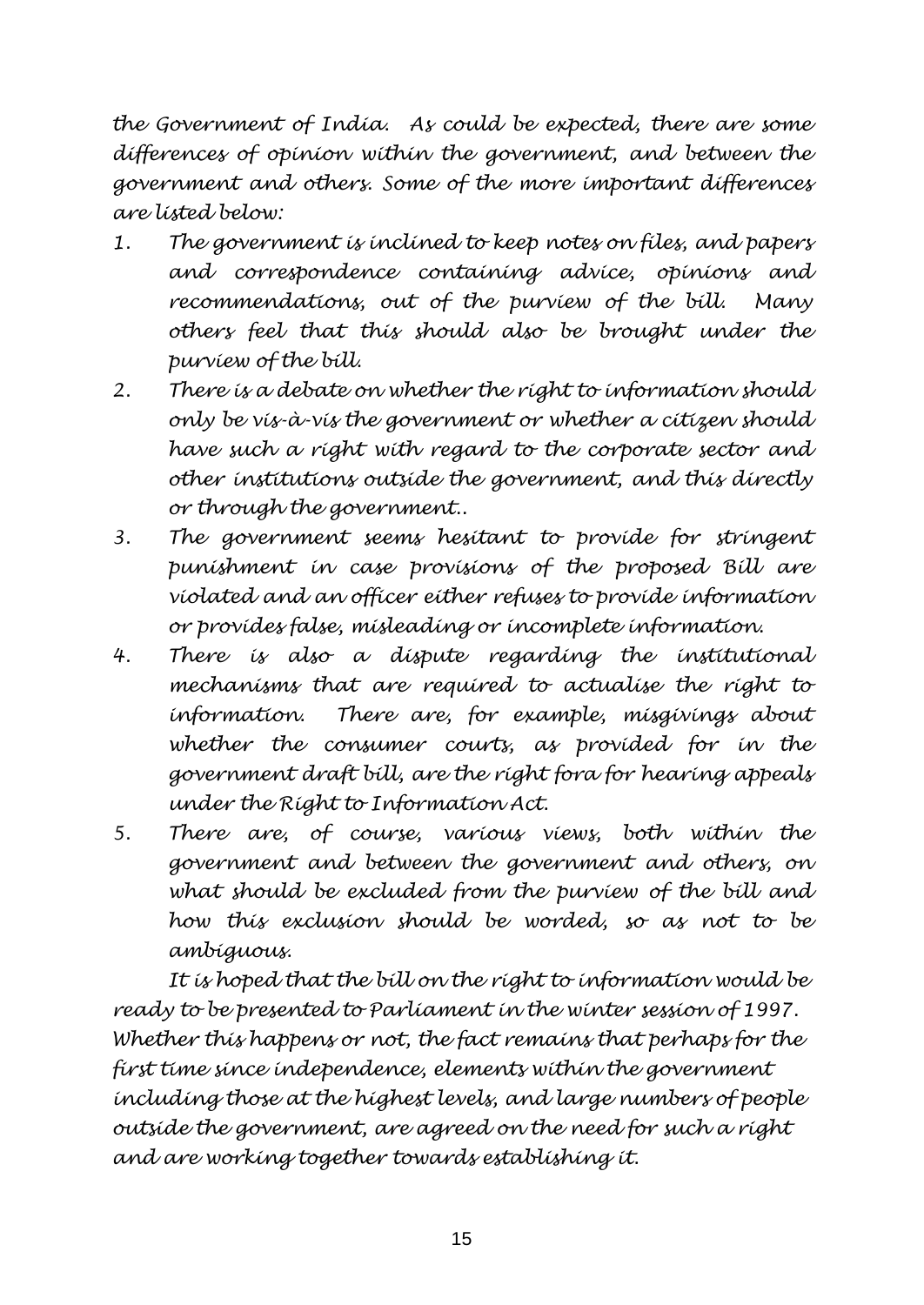#### *Systemic changes from within*

*Bureaucratic systems are notorious for closing ranks when attacked from outside. Many an aspiration of the people, including earlier efforts at gaining a right to information, has faltered in the face of united bureaucratic opposition.<sup>6</sup> Therefore, it is important, if changes are to be brought about, that a part of the initiative comes from within the system.* 

*A recent example of such an initiative is the move by the IAS Officers Association of Uttar Pradesh to identify for themselves, and among themselves, the corrupt. Much has been written about this in the press and there is little need to repeat the details there. Essentially, a group of IAS Officers in Uttar Pradesh, fed up of what they saw as corruption among their own kind, moved a resolution in their association demanding that the association identify, through an opinion poll the three most corrupt IAS Officers in Uttar Pradesh. Though there was huge opposition to this move, the association accepted this resolution and conducted an opinion poll. Reportedly, only a little over a hundred of the 500 plus IAS Officers of Uttar Pradesh participated in this poll. Though three officers were voted as the three most corrupt, none of them received over a hundred votes. In keeping with their decision that only if an officer gets over a hundred votes would his or her name be made public, the association sent these names under a sealed cover to the Chief Secretary of the State, with a request to initiate an enquiry.*

*Perhaps there can be a dispute about the efficacy and even the appropriateness of the strategy adopted by the Association to identify corrupt officers. Allegations have been made that the process was biased in terms of caste, seniority, or even on the basis of the popularity of the officers, irrespective of their ethical standards. Notwithstanding this, there was a general agreement that the officers so selected were generally thought to be corrupt.* 

<sup>6</sup> Former Prime Minister, Shri V.P. Singh, stated in a seminar organised by the Press Council of India and in personal conversations, that this much touted electoral promise of his Government, in 1989- 90, was never actualised because of bureaucratic resistence. According to him, despite sending a group of bureaucrats to various countries to study the law and procedures there, they continued to produce draft bills which in fact gave away nothing.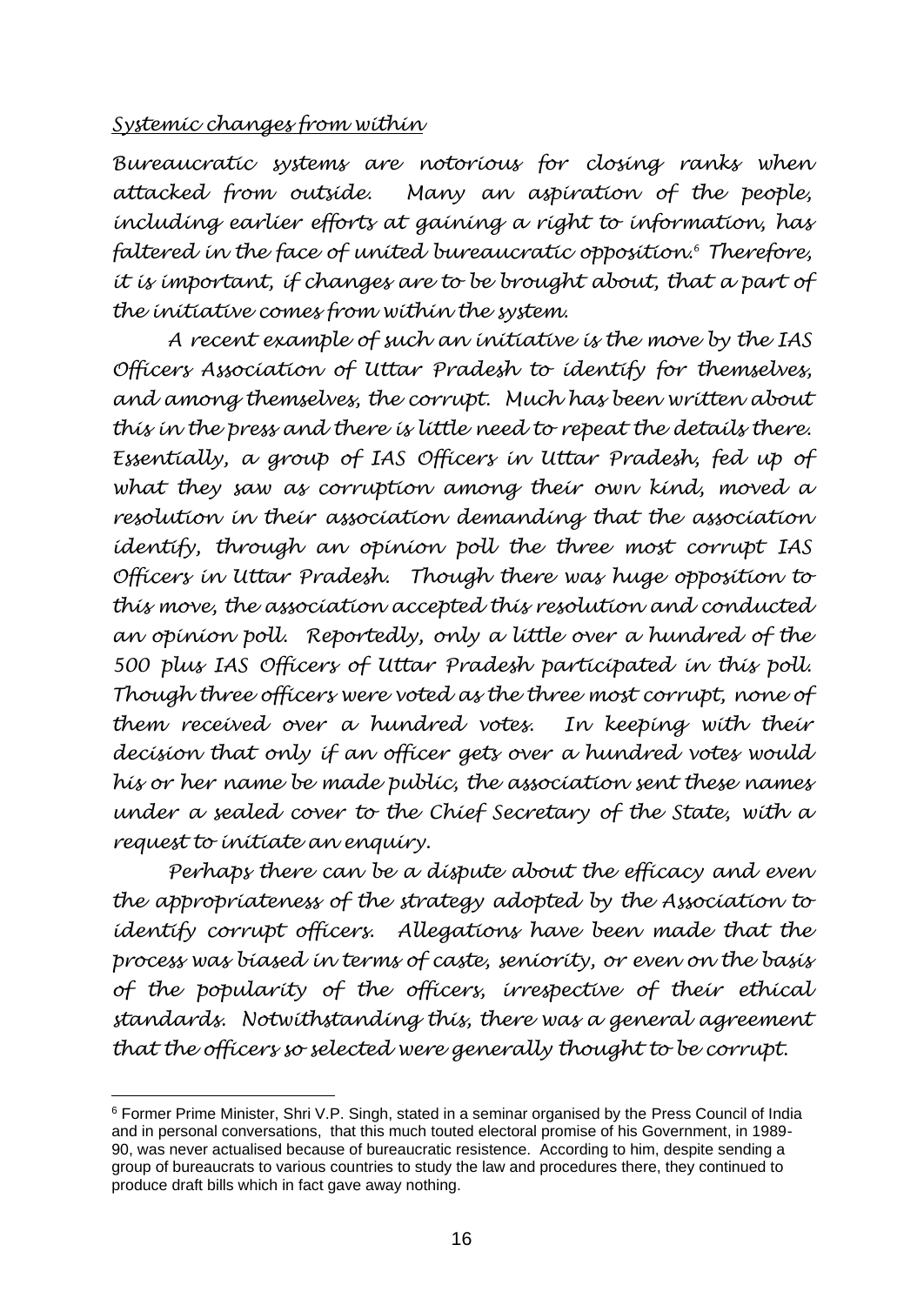*However, such a process is perhaps neither replicable elsewhere nor bears repetition. Efforts to pursue or repeat the same strategy would very likely bring in all the corrupt practices that are widely prevalent in other electoral processes. But, it cannot be denied that the initial impact of this resolution and the subsequent opinion poll was positive and significant . By all reports not only did it shake-up the IAS Officers in Uttar Pradesh, especially the corrupt ones, but it also brought a ray of hope to the honest officers within the system and to the long suffering public. Contrary to a common prediction, this exercise raised, rather than lowered, the credibility of the UP IAS Officers. Even before the poll it was common knowledge that many officers were corrupt, what was a pleasant surprise was that there were so many who were willing to fight the corrupt.*

*The major weakness in the opinion poll strategy is in the numbers game. It would perhaps have been a very good strategy if those willing to fight corruption outnumbered the corrupt. Unfortunately, such a scenario is rare today. Though it might be true that the number of officers who are technically honest outnumber the corrupt, of these technically honest officers, only a minority are willing to stick their necks out and fight against corruption. Therefore the battle becomes unequal, with the corrupt usually outnumbering those who are both honest and willing to fight. In such a scenario, the corrupt would soon combine and turn the tables on the honest, and ensure that no corrupt officer ever gets identified. In fact, it is not beyond the realms of possibility that they might get the honest elected as the corrupt, thereby further marginalising them.*

*The lesson that has to be learnt from this is that whereas it is desirable for bureaucracies to themselves fight against corruption, in most circumstances those who are both honest and committed are a minority. Given the wealth and influence that the corrupt officials acquire, it is difficult for the honest minority to by themselves achieve any significant results. Therefore, the time has come for honest and committed officers to reach out and join hands with right-minded people outside the government.*